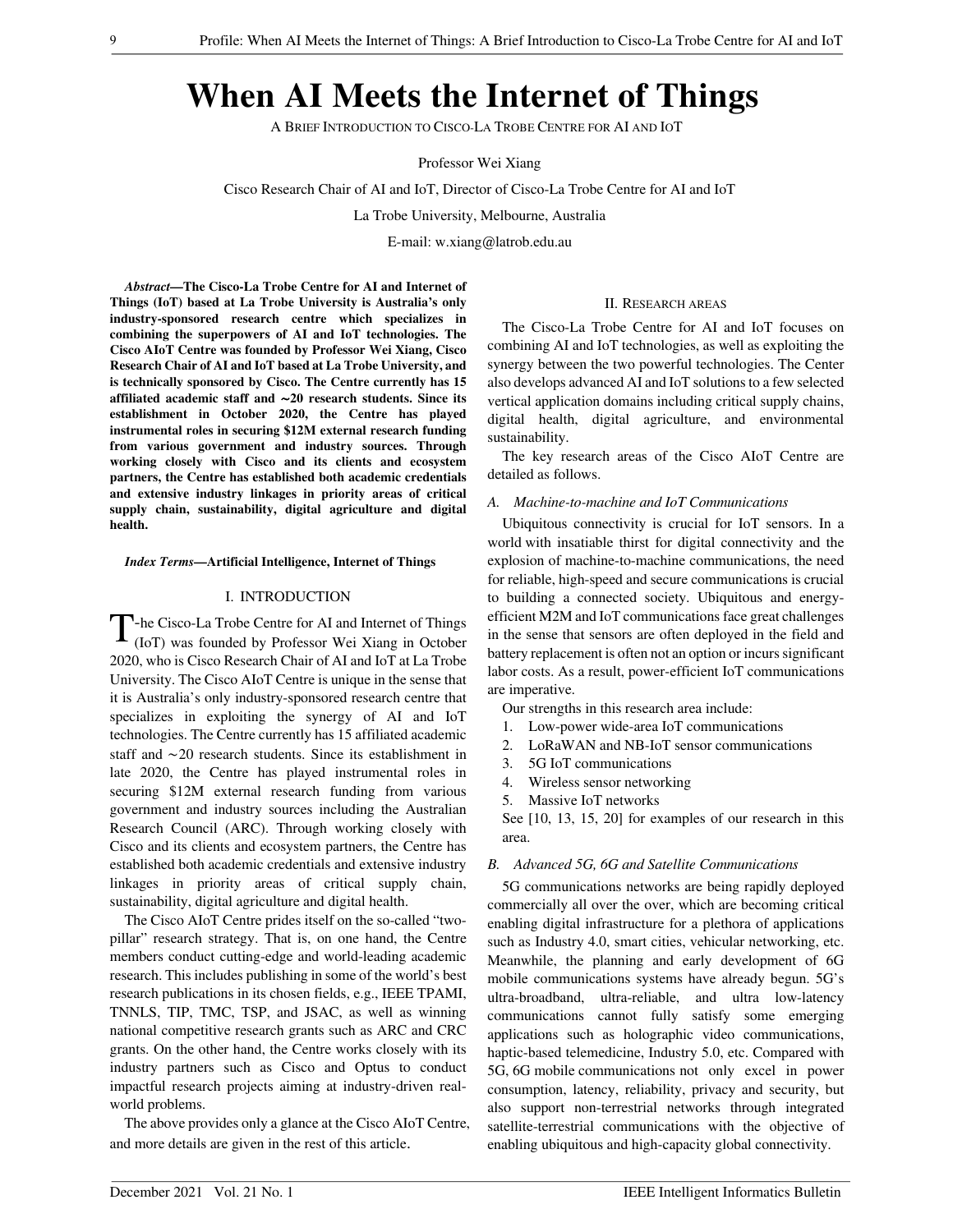Our strengths in this research area include:

- 1. IoT over satellite communications
- 2. Integrating space and terrestrial networks for 6G
- 3. NOMA for 5G and 6G communications
- 4. Integrated sensing and communications for 5G/6G
- 5. Advanced error control coding for 5G/6G systems
- See [14, 17, 19] for examples of our research in this area.

## *C. AI-driven Wireless Communications*

Conventional wireless communications system designs have been guided by classic Shannon information theory. However, this design paradigm is nearly reaching its limits and can no longer satisfy the diverse service requirements of future wireless communications systems in bandwidth, throughput, latency, reliability, quality of experience (QoE), etc. Past and present wireless communications systems have been governed by mathematical models and mostly derived from classical communication theories. However, these traditional design techniques are unlikely to meet the QoS and QoE requirements imposed by next-generation wireless communications systems. On the other hand, the advent of AI and machine learning technique is heralding a paradigm shift from traditional communication theory oriented designs to AI-driven designs. It has been proven that AI techniques can achieve superior performances for wireless communications applications attributed to their exceptional learning and optimization capabilities for complex and dynamic communications scenarios.

Our strengths in this research area include:

- 1. Distributed and federated learning for communications and networking
- 2. Deep reinforcement learning for computation offloading and resource allocation
- 3. AI/ML approaches for SCMA and NOMA communications systems
- 4. AI/ML approaches for spatial modulation
- See [3, 4, 7] for examples of our research in this area.

# *D. AI for IoT & Sensor Data Analytics*

With the rise of the Internet of Things (IoT), industries are awash in massive amounts of big data from an increasing array of wired and wireless sensors. These sensors often form networks and continuously monitor and report on essential information like heart rates of a patient, fuel load of forest, etc. It should be taken note that original sensor data are 'useless', unless we turn them into information, insights, and knowledge using advanced data analytics techniques such as machine learning. Besides, raw sensor data straight out IoT sensors contain large-scale 'unclean' data, which need to undergo data cleaning processes before data analysis can be performed to useful information from cleaned IoT sensor data. Another important branch of data analytics is predictive analytics, which aims at making predictions about future outcomes based on historical data and analytics techniques such as statistical modeling and machine learning. With the aid of sophisticated predictive analytics tools, individuals and organizations alike can use past and present data to reliably forecast trends and behaviors in the future.

Our strengths in this research area include:

- 1. IoT sensor data imputation
- 2. Time series data analytics
- 3. Marine big data analytics
- 4. Predictive analysis for asset maintenance
- 5. Physical-informed neural networks

See [5, 8, 9, 12, 18] for examples of our research in this area.

#### *E. Light Field Photography Based Computer Vision*

Light field imaging and photography has emerged as a promising technology for capturing richer visual information from our world. As opposed to traditional photography, which captures a 2D projection of the light in the scene integrating the angular domain, a light field collects radiance from rays in all directions, demultiplexing the angular information lost in conventional photography. This higherdimensional representation of visual data offers powerful capabilities for scene understanding, and substantially improves the performance of traditional computer vision problems such as depth sensing, post-capture refocusing, segmentation, etc. However, the high-dimensionality of light fields also brings up new challenges in light field data capturing, processing, compression, and display. Consequently, light field image and video processing has become increasingly popular in the field of computer vision and computer graphics.

- Our strengths in this research area include:
- 1. Light field multi-view image depth estimation
- 2. Light field video streaming
- 3. Light field multi-view video coding
- 4. Light field based 3D telemedicine
- See [1, 2] for examples of our research in this area.

#### *F. IoT Security and Privacy*

IoT devices and the data they collect can provide convenience, efficiency and insights into essentially every aspect of our world. Although the IoT brought huge benefits, privacy and security are among the significant challenges of the Internet of Things. Users need to trust IoT devices and related services are secure. Moreover, IoT safety must be considered to prevent the IoT system and its components from causing an unacceptable risk of injury or physical damage and at the same time considering social behaviour and ethical use of IoT technologies to enable effective security and safety. Unlike security and privacy issues in the conventional cyber space, the low capabilities of IoT devices in terms of their energy and computing capabilities, the unreliable nature of the wireless channel, and physical vulnerability are among the contributing factors to some unique security vulnerabilities in IoT. These factors make security and privacy for IoT more challenging than their conventional cyber space counterpart.

Our strengths in this research area include:

- 1. Physical-layer security for wireless IoT
- 2. Light weight IoT security algorithms
- 3. Secure machine-to-machine communications
- 4. AI and machine learning for IoT security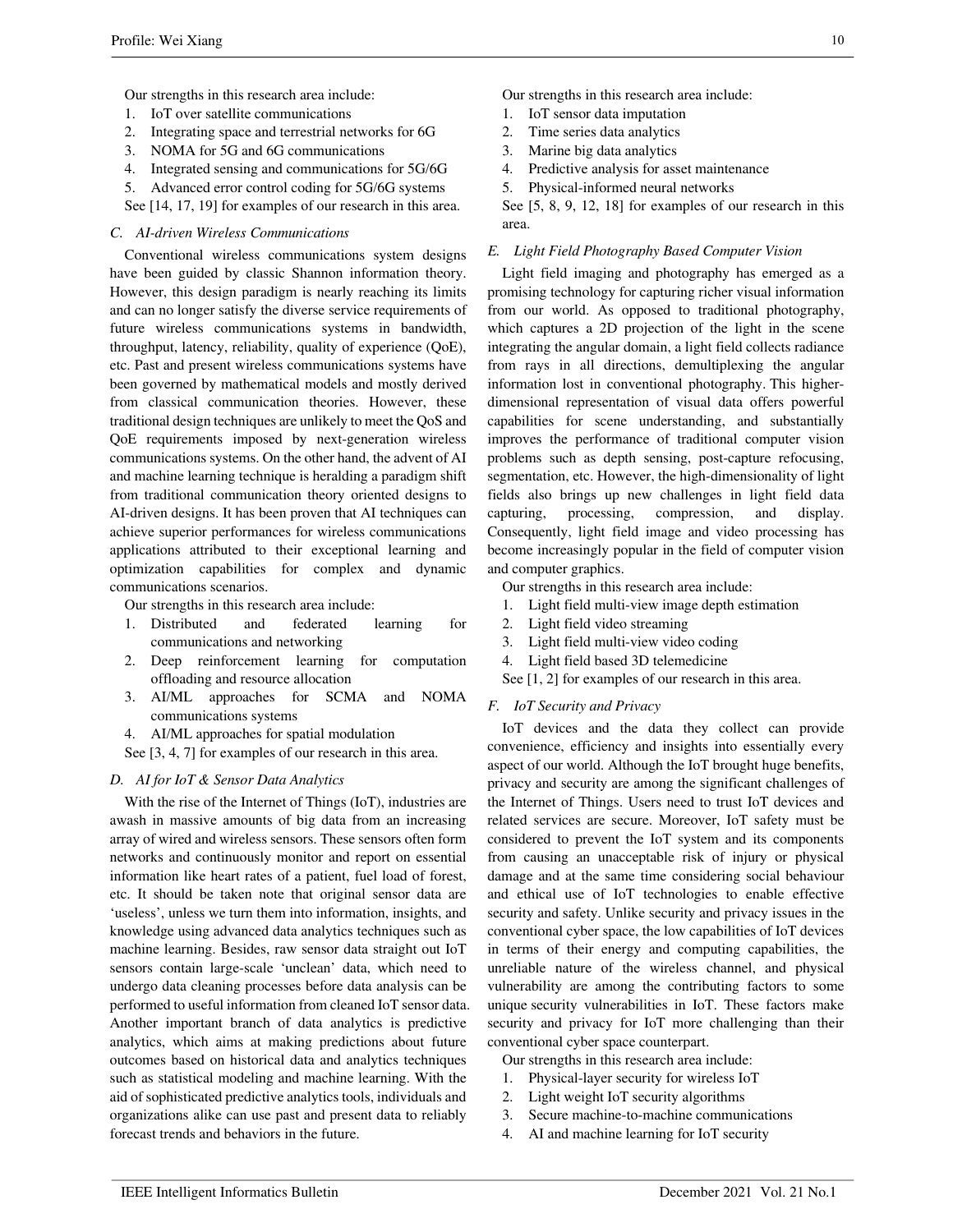See [6] for examples of our research in this area.

## *G. Digital Twins for Industry 4.0*

A digital twin is a digital representation of a physical object or system that spans its lifecycle, is updated from real-time data, and uses simulation, machine learning and reasoning to help decision-making. This amounts to creating a highly complex virtual model that is the exact counterpart (or twin) of a physical thing. Digital twins offer a real-time look at what's happening with physical assets, which can radically reduce development costs and alleviate maintenance burdens. Digital twins can be used to predict different outcomes based on variable data. With additional software and data analytics, digital twins can often optimize an IoT deployment for maximum efficiency, as well as help designers figure out where things should go or how they operate before they are physically deployed. Digital twins fuse many emerging technologies such as IoT, wireless communications, artificial intelligence, big data analytics and data visualization in the form of virtual and augmented reality. It is recognized as one of the pillars of Industry 4.0, and has found widespread applications in areas such as smart manufacturing, intelligent transport, and digital healthcare.

Our strengths in this research area include:

- 1. IoT for digital twins
- 2. Machine learning for digital twins
- 3. Digital twins for smart manufacturing

See [11, 16] for examples of our research in this area.

## *H. Explainable Artificial Intelligence (XAI)*

Dramatic success in machine learning has led to a torrent of AI applications. Continued advances in AI techniques promise to produce autonomous systems that will perceive, learn, decide, and act on their own. However, the effectiveness of these systems is limited by the machine's current inability to explain their decisions and actions to human users. Conventional AI autonomous systems act like an opaque "black box", which produces outputs without yielding any decision rationale information. On the contrary, Explainable AI or XAI technology can makes a machine learning system behave like a "white box". This means that an XAI system not only produce more explainable models, while maintaining a high level of learning performance, but also enable human users to understand, appropriately trust, and effectively manage the XAI system. In essence, XAI is a set of processes and methods that allows human users to comprehend and trust the results and output created by machine learning algorithms. EAI helps characterize model accuracy, fairness, transparency and outcomes in AI-powered decision making. AI explainability also helps organizations adopt a responsible approach to AI development.

Our strengths in this research area include:

- 1. Explainable AI for medical image analysis
- 2. Explainable AI for time series data analytics
- 3. Model-dependent and model-agnostic explainability
- 4. Explainable Transformer networks

# III. RESEARCH COLLABORATIONS WITH INDUSTRY AND REAL-WORLD IMPACT

AI and IoT technologies have been seen dramatic success and uptake by nearly every vertical industry ranging from manufacturing to healthcare. One of the two pillars of the Cisco-La Trobe Centre for AI and IoT is to work with industry partners to deliver real-world impactful research.

In the following, we use two example use cases to showcase how the Cisco AIoT Centre works with its industry partners to tackle real-world problems and to deliver impactful research solutions. It is advised that some project details are deliberately concealed due to confidentiality commitments to our industry partners.

# *A. Digital Twin for Modelling the Molten Oxygen Electrolysis Reactor*

This project funded by Janco Enterprise Ptd. Ltd. aims to build a digital twin for modelling the molten oxygen electrolysis reactor. The project objective is to maintain optimum Molten Oxide Electrolysis (MOE) reaction conditions in a stainless steel tube furnace. MOE is a method of extracting metal from their ore bodies using electricity and zero carbon in the reaction.

In the established digital twin, Physics-Informed Neural Networks (PINNs) are employed to approximate the solution of partial differential equations (PDEs) to produce a gridbased solution of Finite Element Analysis (FEA) in a fraction of time it would take matrix math approaches to arrive at a solution. This allows for approximation of systems in realtime with minimal feedback from sensors. Edge AI is used in conjunction with MOE to maintain optimum reaction conditions and to allow for optimum efficiency of the process.

## *B. Automated Water Channel Inspection Using AI*

This project is in collaboration with Southern Rural Water (SRW) to investigate the possibility of utilising an AI system combined with Remotely Piloted Aerial Systems (RPAS) to complete inspections on its channel and drainage network in the Macalister Irrigation District. The Macalister Irrigation District is located approximately 200km south east of Melbourne, in the Gippsland region. In this area, SRW manages some 450+km of open Irrigation Channels, 500+km of open Drains and 50km of pipeline assets. These assets range in size from 2m in width to 10m wide. SRW has an obligation to inspect all its physical assets every 5 years on a rolling basis. Current methods for doing this involve maintenance teams and operators driving the channels and drains from top to bottom, often needing to hop between properties, to assess the condition of each segment and give it a rating. It is also very time consuming and at times dangerous, as operators may need to traverse rough terrain and private land to gain access to the assets.

SRW has engaged the Cisco-LTU AIoT Centre to create an application which analyses RPAS captured video footage, after being trained with SRW data, and detects problems in the channel system dynamically as new videos are fed into it. Future iterations of the application will potentially learn to predict likelihood of occurrences where conditions are met. The application will also produce a report, which captures the